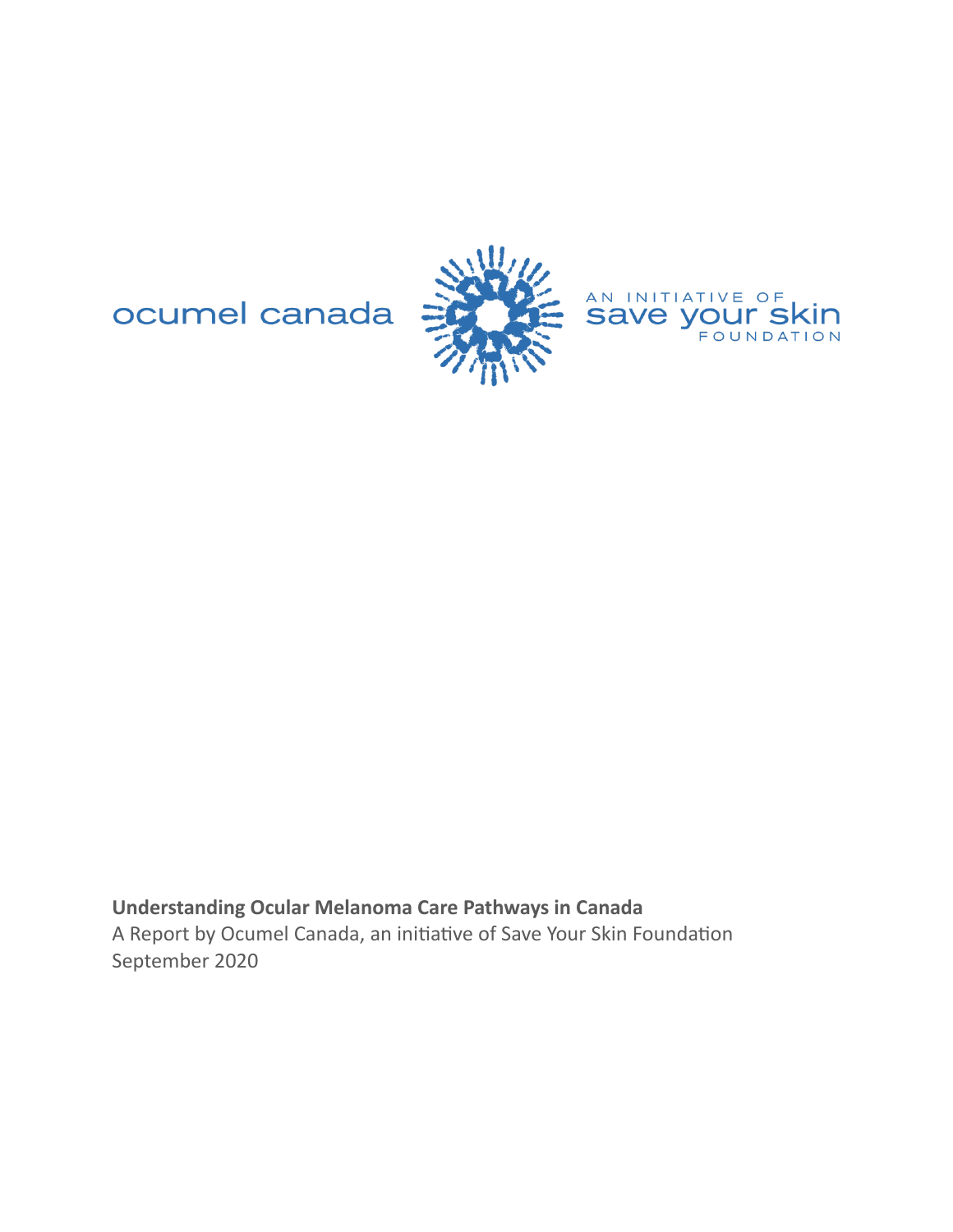## **INTRODUCTION**

<span id="page-1-1"></span>Ocular, or uveal, melanoma is a rare disease. There are many and varying estimates as to how many diagnoses are made every year. In the United States, estimates tend to vary between [1](#page-1-0),500 and 2,500 new cases per annum<sup>1</sup>. In Canada, an educated guess would suggest that we see perhaps 200 new cases per annum. Half of those would occur in Quebec and Ontario, where more than half of the population lives. (additional information)

Most tumours arise in the choroid (over 90%) at the back of the eye but can also appear in the iris, the ciliary body and the conjunctiva.

Known risk factors remain out of the control of patients for now. The greatest risk is having fair skin and blue/green eyes. Also, most diagnoses occur in people around the age of 60. There is a very small proportion of ocular melanoma patients with a germline BAP1 mutation, putting them at higher risk of several cancers. There appears to be a slightly higher risk for males than females but this difference may disappear as more evidence accumulates.

Nevertheless, ocular melanoma (OM) can appear in children and the aged, and in people with any kind of skin colour.

We know from many studies that almost 50% of primary diagnoses will metastasize, many at around the two-year mark and almost all within five years. There are however cases where metastasis occurs within months or even after twenty years from primary diagnosis.

Recent learnings from genetic mapping of the disease have provided much deeper insight into the genetic mutations found in ocular melanoma patients. It is now clear that it is a cancer with a very low number of mutations. While this might make it appear easier to find therapies, it actually provides fewer targets for current therapies. The extraordinary progress made recently in treating cutaneous melanoma has not been replicated yet in ocular melanoma.

The greatest advance in recent years has been the availability of testing of the primary tumour, through a biopsy, to establish the risk of metastatic disease. There are several tests available and several of our centres routinely perform biopsies, wherever possible, at the time of primary treatment. This increased knowledge is helpful to both doctors and patients. Half of the primary patients end up knowing that they are very unlikely to have any further issues with their cancer. The other half is able to make a better plan for surveillance and hopefully be able to intervene earlier in the course of metastatic disease. Early intervention offers more treatment opportunities.

<span id="page-1-0"></span><sup>&</sup>lt;sup>[1](#page-1-1)</sup> Aronow, M.E. et all (2018). Uveal Melanoma: 5-Year Update on Incidence, Treatment, and Survival. *Ocular Oncology and Pathology* 2018;4:145–151. Retrieved from https://www.karger.com/Article/Fulltext/480640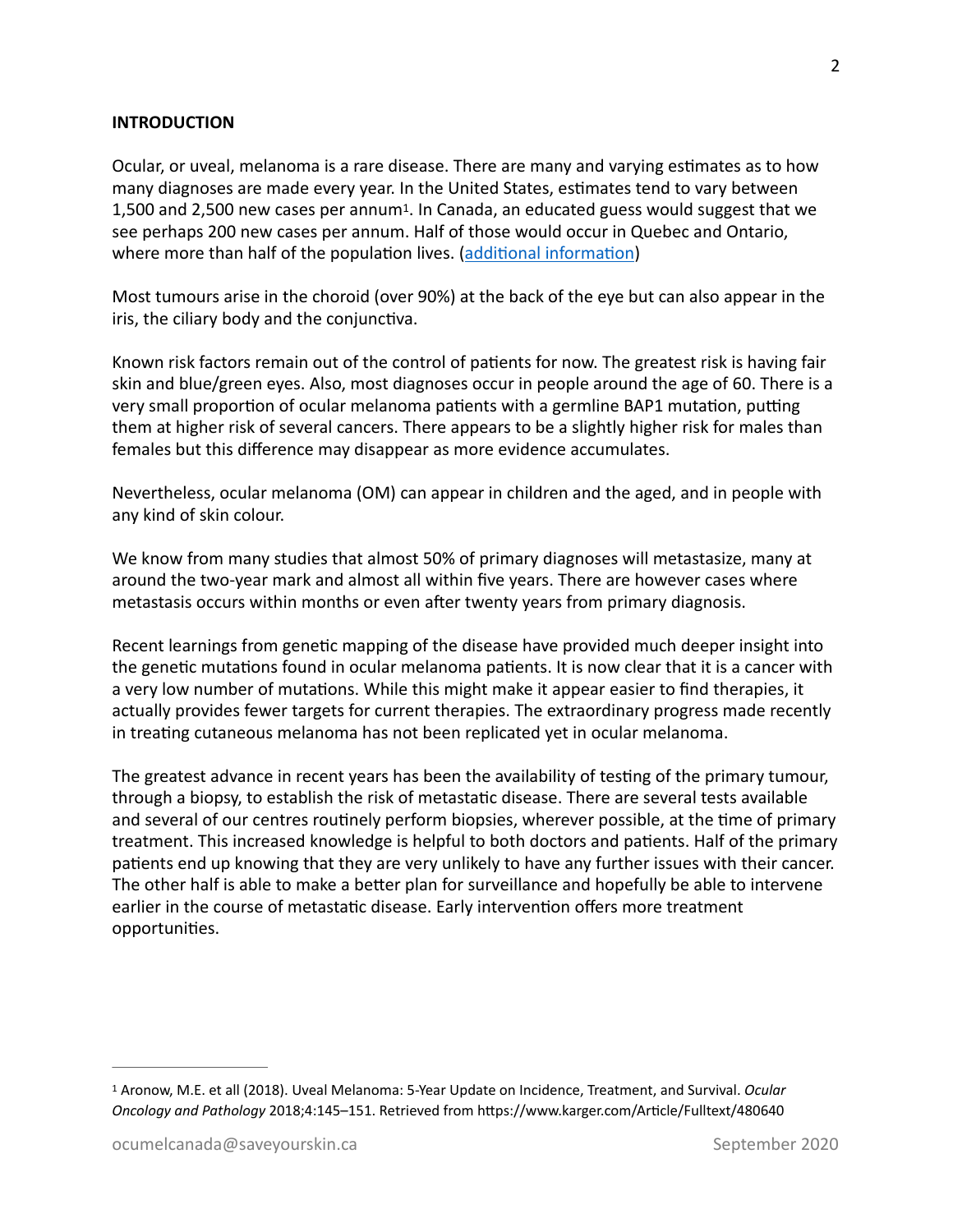## **Primary diagnosis**

In many cases, patients have few or no symptoms at the time of primary diagnosis. Visual disturbances can be dramatic or almost imperceptible. The importance of regular comprehensive eye exams with dilation for everyone must be stressed as it would lead to earlier diagnosis of ocular melanoma. Smaller tumours are less dangerous than larger tumours. Treatment of smaller tumours may lead to reduced vison loss.

The disease is generally diagnosed by ocular oncologists in specialist centres. Most tumours are treated with brachytherapy but enucleation is sometimes necessary. Proton beam therapy is vision sparing in some cases but not easily accessible in Canada. A new light activated therapy is currently in clinical trials in the US and shows promise.

Patients who have had treatment for primary disease are followed by the specialist centres as vision deficits and eye health issues are common. Treated tumours in a small percentage of cases can start to regrow and need further treatment. Patients can now, in almost all cases, have a biopsy to determine the risk of metastasis. This is very helpful in designing an appropriate follow up protocol.

#### **Metastatic diagnosis**

The development of metastatic disease, especially in high risk patients, is usually detected by regularly scheduled abdominal MRIs and CTs of the lungs. Metastasis to brain, lymph nodes or bones and soft tissue, is uncommon but possible. Liver involvement is almost universal.

There are currently no approved treatments anywhere in the world for metastatic ocular melanoma (MOM).

#### Additional resources to illustrate the current landscape of research:

Nature Reviews Disease Primers - Uveal Melanoma, April 9, 2020

Sequencing of 117 Routine Clinical Samples Provides Further Insights into the Molecular Landscape of Uveal Melanoma - Cancers 2020, 12, 1039.

Shift in Treatment Modalities Associated with Improved Outcomes in Uveal Melanoma Patients with Liver Metastasis - Thomas Jefferson University, February 3, 2020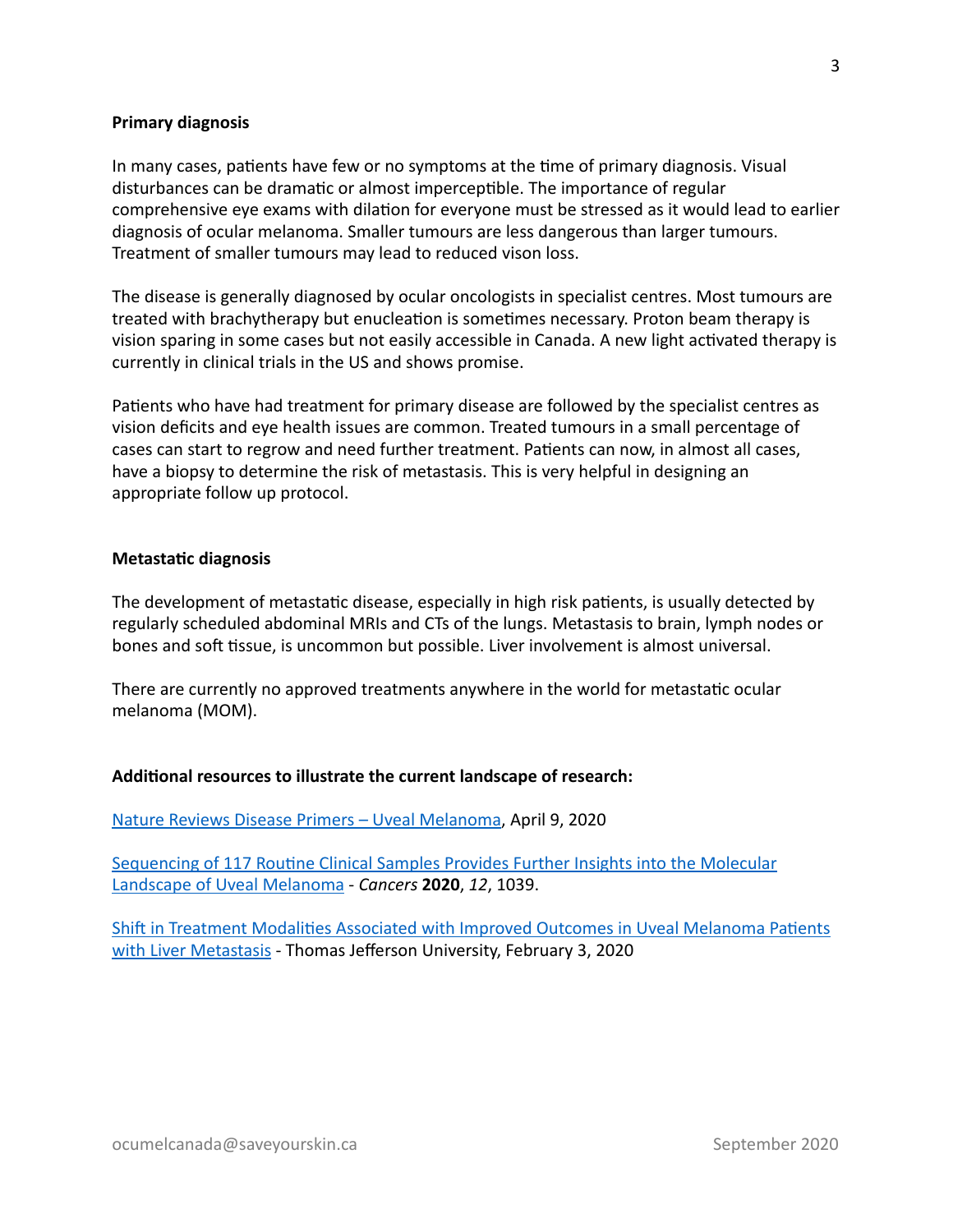# **OCUMEL CANADA SURVEY OF OM HEALTH CARE PROVIDERS - CROSS-COUNTRY CHECK**

From August 28, 2019 to August 31, 2020, Ocumel Canada, an initiative of the Canadian melanoma patient support organization Save Your Skin Foundation, ran the survey "HCP Survey: Understanding Ocular Melanoma Care Pathways in Canada," which assessed the services provided by centres working in the ocular melanoma treatment landscape. The survey was run through the SurveyMonkey platform, and consisted of a mixture of multiple choice and shortanswer questions. There were twenty-eight (28) questions in total. Each question allowed participants the opportunity to comment, should they feel the need to elaborate on their experiences. The platform also offered the option for participants to skip questions.

The following report is based on the results of the "HCP Survey: Understanding Ocular Melanoma Care Pathways in Canada" survey. For access to the original survey data, contact Save Your Skin Foundation.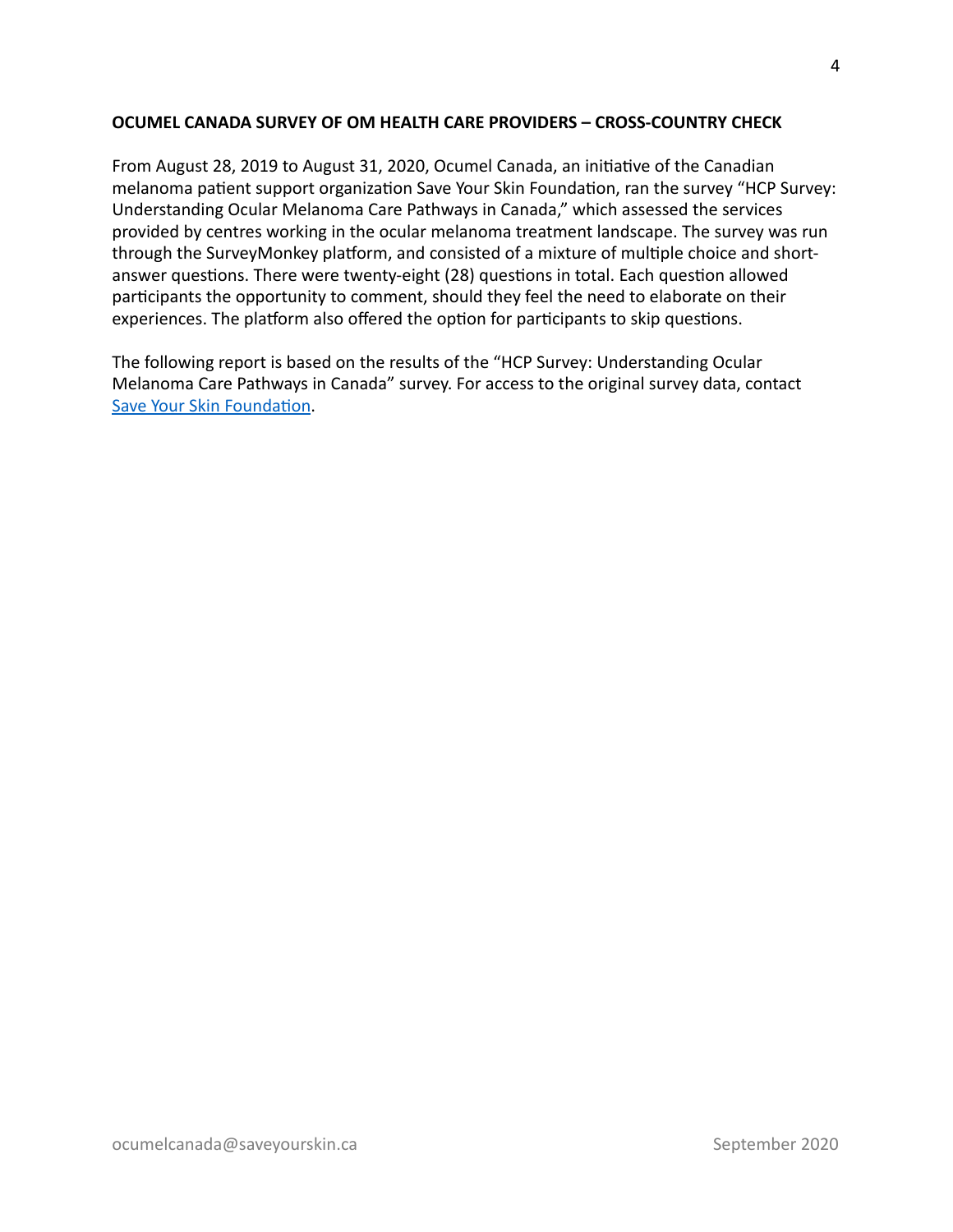## **Statistics**

The recording and tracking of ocular melanoma diagnoses across Canada is unclear and inconsistent. Some centres maintain centre-specific statistics and some have provincial systems in place. The need for patients to travel out of province or territory for treatment muddles the situation considerably as it is not clear in which province or territory the case is recorded, if at all. 

The Canadian Cancer Society, in its publications, conflates all eye cancers, making it impossible to distinguish between uveal melanoma, conjunctival melanoma, lymphoma, retinablastoma and other even rarer eye cancers.

The first global patient driven registry, developed by CureOM in the United States, and supported by Ocumel Canada, will launch in late 2020 and will provide an opportunity for patients to register themselves and provide a detailed record of their disease. The registry will be cross-referenced to a global medical Ocular Melanoma Registry launched in 2019. This patient driven registry has the potential to develop much more accurate information over time about ocular melanoma if it is well subscribed.

## **Clinical trials**

Since there is not yet any approved systemic treatment for metastatic ocular melanoma, it is recommended that patients participate in clinical trials as the standard of care. This is a very frustrating situation for Canadian patients as there are very few clinical trials available anywhere across the country. While there are currently 19 active clinical trials for MOM in Europe and the United States, only one of them is available to Canadian patients. See Table 1 in the landscape OM article included (above) for a list of the trials available elsewhere.

Trials in the adjuvant setting are very rare. Patients identified as at a high risk for metastases find themselves in a helpless situation.

#### **Treatment guidelines**

Alberta and Ontario have provincial guidelines in place. Quebec guidelines are under review. British Columbia appears to have no guidelines.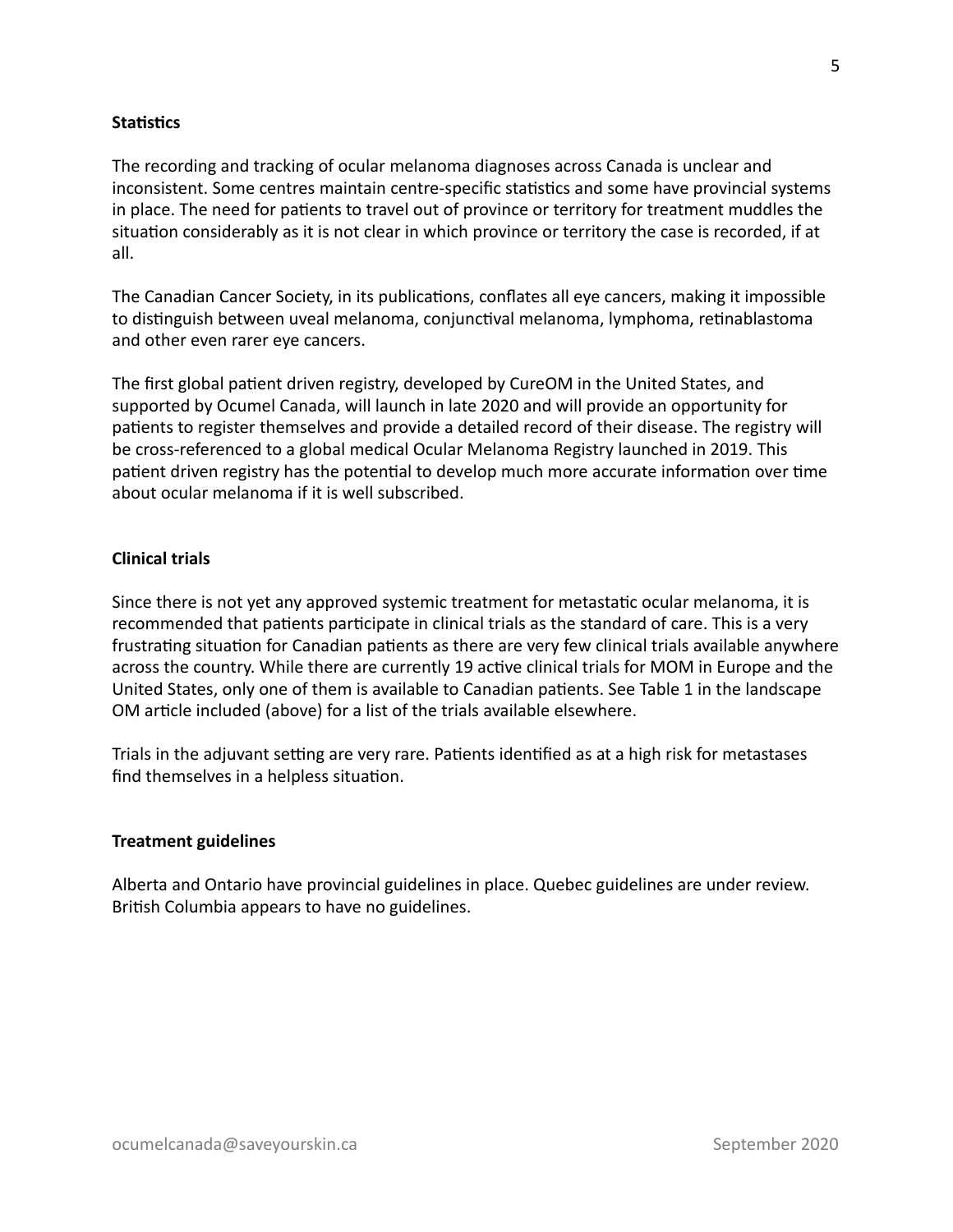# **The Canadian context**

There are four specialist centres in Canada for ocular melanoma patients.

#### Alberta

Alberta has clinics in both Calgary and Edmonton where primary disease is diagnosed. Treatment of primary and metastatic disease is available at Royal Alexandra and the Cross Cancer Institute in Edmonton.

Contact information: Alberta Health Services

## **British Columbia**

Primary disease is treated at the Eye Care Centre in Vancouver. Biopsies appear to be available but there is no financial support for patients who request them. There appears to be no routinely scheduled monitoring for the development of metastatic disease. Metastatic patients, when diagnosed, appear to be randomly assigned to oncologists.

Contact information: BC Cancer

#### Ontario

Ontario concentrates treatment of primary and metastatic disease at Princess Margaret Cancer Centre in Toronto and patients travel from many parts of Canada to receive care there.

Contact information: Princess Margaret Cancer Centre

#### Quebec

Treatment for primary and metastatic disease is available in Montreal. There is a lively research arm in Quebec, with at least two labs doing research directly linked to ocular melanoma. 

Contact information: [CHUM](https://www.chumontreal.qc.ca/patients/cancer-oculaire/equipe-soignante-en-cancer-oculaire)

#### **Additional resources**

Patients in Eastern Canada may have the option of receiving post-brachytherapy care from ocular oncologists closer to home. For more information please contact:

**Memorial University** 

St. John's, NL

**Dalhousie University** Halifax NS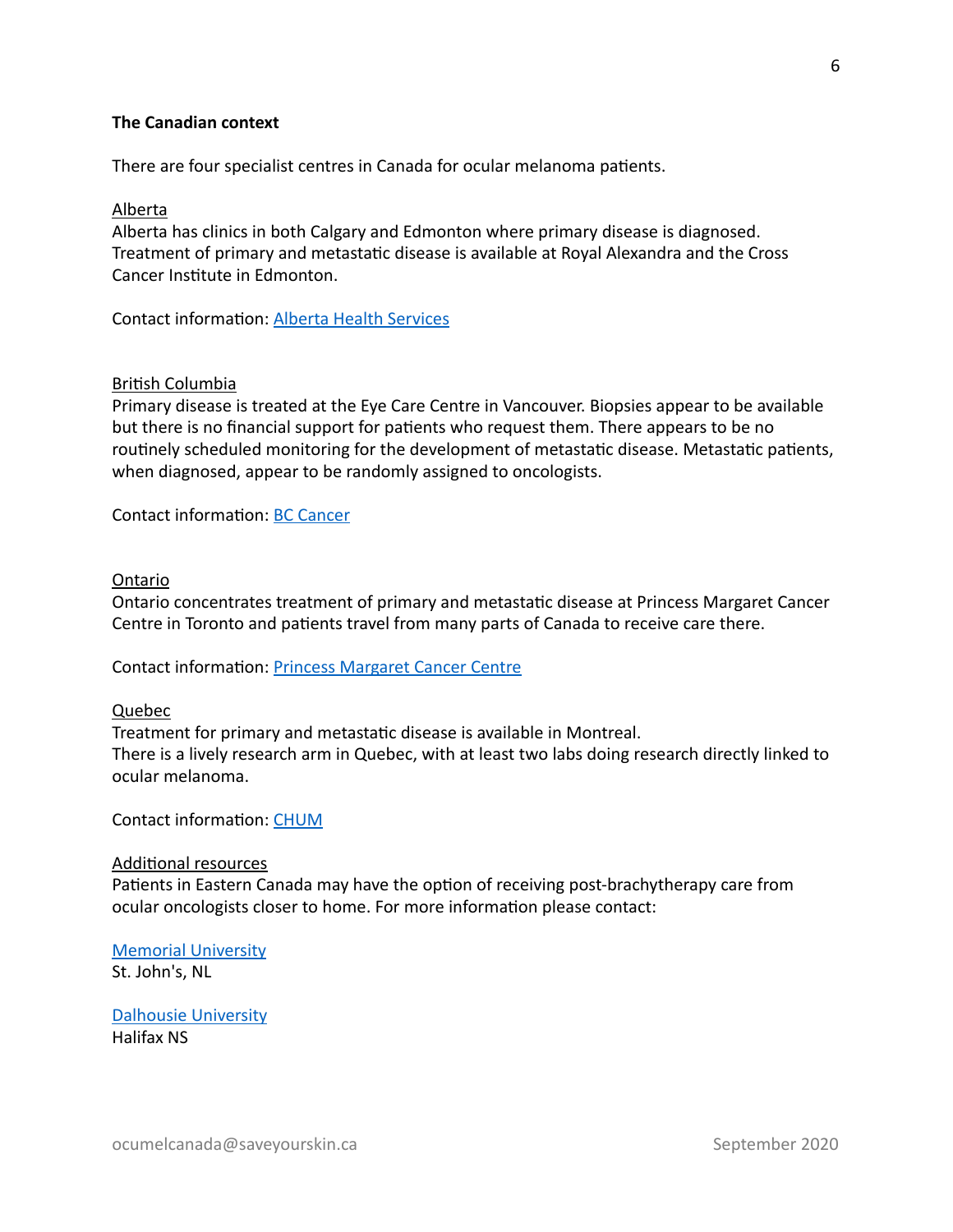# Table 1 - Summary of available treatments as per Ocumel Canada 2020 HCP Survey: **"Understanding Ocular Melanoma Care Pathways in Canada"**

| Treatment                                                                                                                                               | Alberta                                                                         | <b>BC</b>                                                                       | Ontario                                                         | Quebec                                             |
|---------------------------------------------------------------------------------------------------------------------------------------------------------|---------------------------------------------------------------------------------|---------------------------------------------------------------------------------|-----------------------------------------------------------------|----------------------------------------------------|
| Primary:<br>Brachytherapy<br>Proton beam<br>Enucleation                                                                                                 | $\sqrt{ }$<br>$\sqrt{ }$                                                        | $\sqrt{ }$<br>$\sqrt{ }$                                                        | $\sqrt{ }$<br>$\sqrt{ }$                                        | $\sqrt{ }$<br>$\sqrt{ }$                           |
| Wait time                                                                                                                                               | 4 weeks                                                                         | 2 to 4 weeks                                                                    | 2 weeks                                                         | 4-6 weeks                                          |
| Genetic testing                                                                                                                                         | yes                                                                             | yes                                                                             | yes                                                             | yes                                                |
| Metastatic:<br>Liver directed<br>Ablation<br>Surgery<br>Radiotherapy<br><b>SBRT</b><br>Chemoembolization<br>Immunoembolizatio<br>n<br>Radioembolization | $\sqrt{ }$<br>$\sqrt{ }$<br>$\sqrt{}$<br>$\sqrt{ }$<br>$\sqrt{ }$<br>$\sqrt{ }$ | $\sqrt{}$<br>$\sqrt{ }$<br>$\sqrt{ }$<br>$\sqrt{ }$<br>$\sqrt{ }$<br>$\sqrt{ }$ | $\sqrt{}$<br>$\sqrt{ }$<br>$\sqrt{}$<br>$\sqrt{ }$<br>$\sqrt{}$ | $\sqrt{}$<br>$\sqrt{ }$<br>$\sqrt{}$<br>$\sqrt{ }$ |
| Systemic:                                                                                                                                               |                                                                                 |                                                                                 |                                                                 |                                                    |
| Immunotherapy                                                                                                                                           | $\sqrt{ }$                                                                      | $\sqrt{ }$                                                                      | $\sqrt{ }$                                                      | $\sqrt{}$                                          |
| Tebentafusp                                                                                                                                             | $\sqrt{ }$                                                                      |                                                                                 | $\sqrt{ }$                                                      |                                                    |
| Targeted:                                                                                                                                               |                                                                                 |                                                                                 |                                                                 |                                                    |
| Sunitinib                                                                                                                                               | $\sqrt{ }$                                                                      |                                                                                 |                                                                 |                                                    |

Table 1 – Note: None of the treatments for metastatic disease listed for BC have been confirmed by a treating oncologist.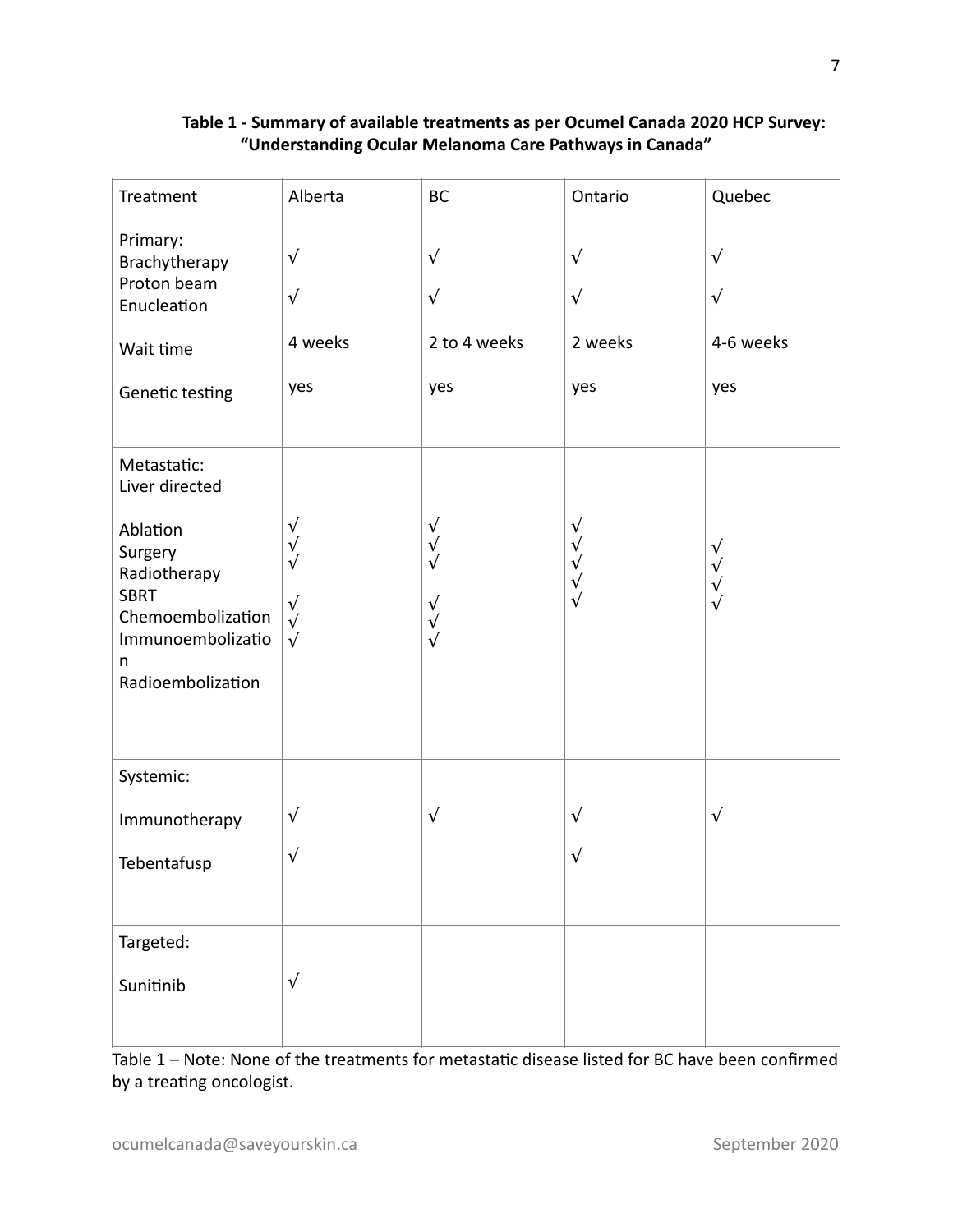## **LEARNINGS**

#### Patient challenges

Ocular melanoma is a challenging diagnosis to live with. A 2018 report by Ocumel Canada, revealed the need for more patient support, from medical teams and from the advocacy and patient community. Click here to read the full report: "Save Your Skin Foundation Patient Survey: Understanding Ocular Melanoma in Canada"

Patients appear to be treated quite differently in some treatment centres than in others. A biopsy is routine in some centres and not in others. There are significant variations in tracking after diagnosis. Some provinces have clear and recent guidelines available. Others do not. Information to guide new and returning patients is readily available online for some centres, not in others.

Travel costs, for patients who live far from the treatment centres, is a major challenge. Some provinces have a plan in place to fund or subsidize necessary travel but others do not. A consistent approach across the country would be a very welcome development. At the time of primary treatment, accommodation costs can accumulate also and this is a financial burden for some. Many patients have to travel long distances and out of province and territory for treatment. 

## **LOOKING AHEAD**

#### Coordinating our approach

There are some heroic efforts being made across Canada, in research, treatment and follow up in ocular melanoma. However, it would be beneficial to patients if bridges among centres could emerge over time. In other countries, such as the UK, a coordinated national approach has been a boon to patients for many years. Canada's universal healthcare system, though province and territory based, should make better communication and coordination possible and it is certainly desirable from the patient perspective.

Empowering patients to advocate for themselves: better follow up, appropriate treatments, routine biopsies where possible, access to clinical trials, social/emotional support and financial support would help patients deal with their challenging diagnosis. There is a clear role for patient advocacy organizations such as Ocumel Canada in this area.

Canadians give enormous financial support for cancer research each year. Creating interest in funding research into ocular melanoma in particular at this critical juncture would be timely and important. 

There are not many cancers which have not responded to improvements in treatment over the past few decades. Metastatic ocular melanoma remains sadly a major challenge. With focus,